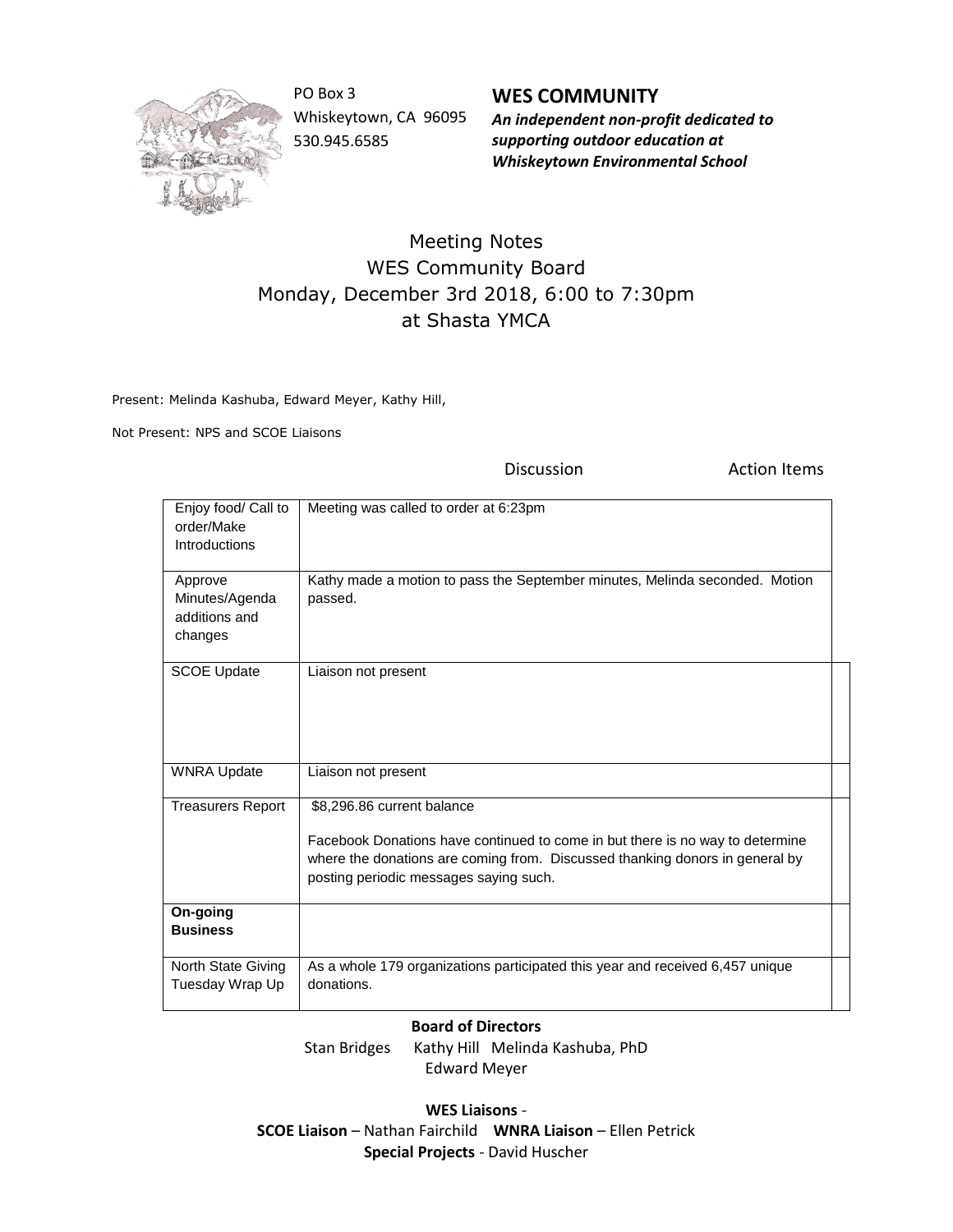|                                                                                                        | WES Community received 28 unique donations for \$2,721.                                                                                                                                                                                                                                                                                                                                                                                                                                                                         |  |
|--------------------------------------------------------------------------------------------------------|---------------------------------------------------------------------------------------------------------------------------------------------------------------------------------------------------------------------------------------------------------------------------------------------------------------------------------------------------------------------------------------------------------------------------------------------------------------------------------------------------------------------------------|--|
|                                                                                                        | Board divided up the list of donors compiled by Kathy and will send them<br>handwritten Thank You notes to follow up the emailed Thank You notes that Kathy<br>sent out. Plan is to have them sent out by Friday 12/7/18<br>Wednesday 12/19/18 will be the check dispersing ceremony at the Atrium<br>downtown.                                                                                                                                                                                                                 |  |
|                                                                                                        |                                                                                                                                                                                                                                                                                                                                                                                                                                                                                                                                 |  |
| <b>NEEF Grant</b>                                                                                      | Received word that we did not get the grant. 20 recipients of the grant and<br>Melinda requested a list of those who were awarded so we could learn from the<br>experience. Melinda is very interested to see how much of the grants awarded<br>went to restoration programs, where as our grant was submitted more from a<br>resilience perspective.                                                                                                                                                                           |  |
| Budget 2019                                                                                            | Broad discussion of the budget was had and all board members agreed at the<br>difficulty to budget effectively due to questions with program beyond spring<br>semester 2019.                                                                                                                                                                                                                                                                                                                                                    |  |
| Funding teacher-<br>classroom needs<br>to attend WES @<br>Lassen Pines                                 | Discussed assisting teachers financially with funds for students to assist WES in<br>the spring semester. Board Members will try contacting the WES bound teachers<br>at specific schools regarding funding help for their attending students.                                                                                                                                                                                                                                                                                  |  |
| <b>New Business</b>                                                                                    |                                                                                                                                                                                                                                                                                                                                                                                                                                                                                                                                 |  |
| Jacobs Christmas<br>Gala Fundraiser                                                                    | Melinda has been trading emails with Kevin Martinez of Jacobs who would like to<br>set up a meeting with us the week of the 10 <sup>th</sup> to discuss their Gala. Kathy and<br>Melinda will try and meet with him to see what his ideas are.                                                                                                                                                                                                                                                                                  |  |
| <b>WES Sweatshirt</b><br>and T-shirt<br>Promotions and<br><b>Sales</b>                                 | Kathy has been working with Lena regarding getting some clothing and<br>merchandise inventory to center events/activities around. Ideas include a photo<br>booth, a ticketed event to tie dye shirts, both of which could be hosted at the<br>California Street Labs. Kathy contacted Kate Bates regarding the tie dye supplies.<br>Edward will look into setting up a marketplace on the website.<br>Lena said that come June, if she still has surplus items from the Boutique sales,<br>she will give it over to us to sell. |  |
| USFS Call for<br>Proposals "Citizen<br>Science<br>Competitive<br>Funding Program"<br>(due Jan. 9 2019) | Just received information today, Citizen Science data gathering program. 3 levels<br>of grant that they give between \$9K and \$35K. Seems to be very in line with the<br>NEEF Grant proposal recently put together and submitted by WES Community for<br>the Photo Point program. Melinda will work on getting more info.                                                                                                                                                                                                      |  |
| Partner with Art<br>from the Ashes on<br>a WES-themed<br>project?                                      | Non-Profit group that takes volunteers to properties impacted by fires and collect<br>artifacts to create art. Discussion if it would be possible to do a WES themed art<br>project created from Carr Fire damaged articles. Will begin work in January and<br>February to create works of art. Discussion of difficulty and challenges of working<br>with government agencies in terms of collecting items from government property.<br>Discussion of asking Ellen what the process may be.                                    |  |